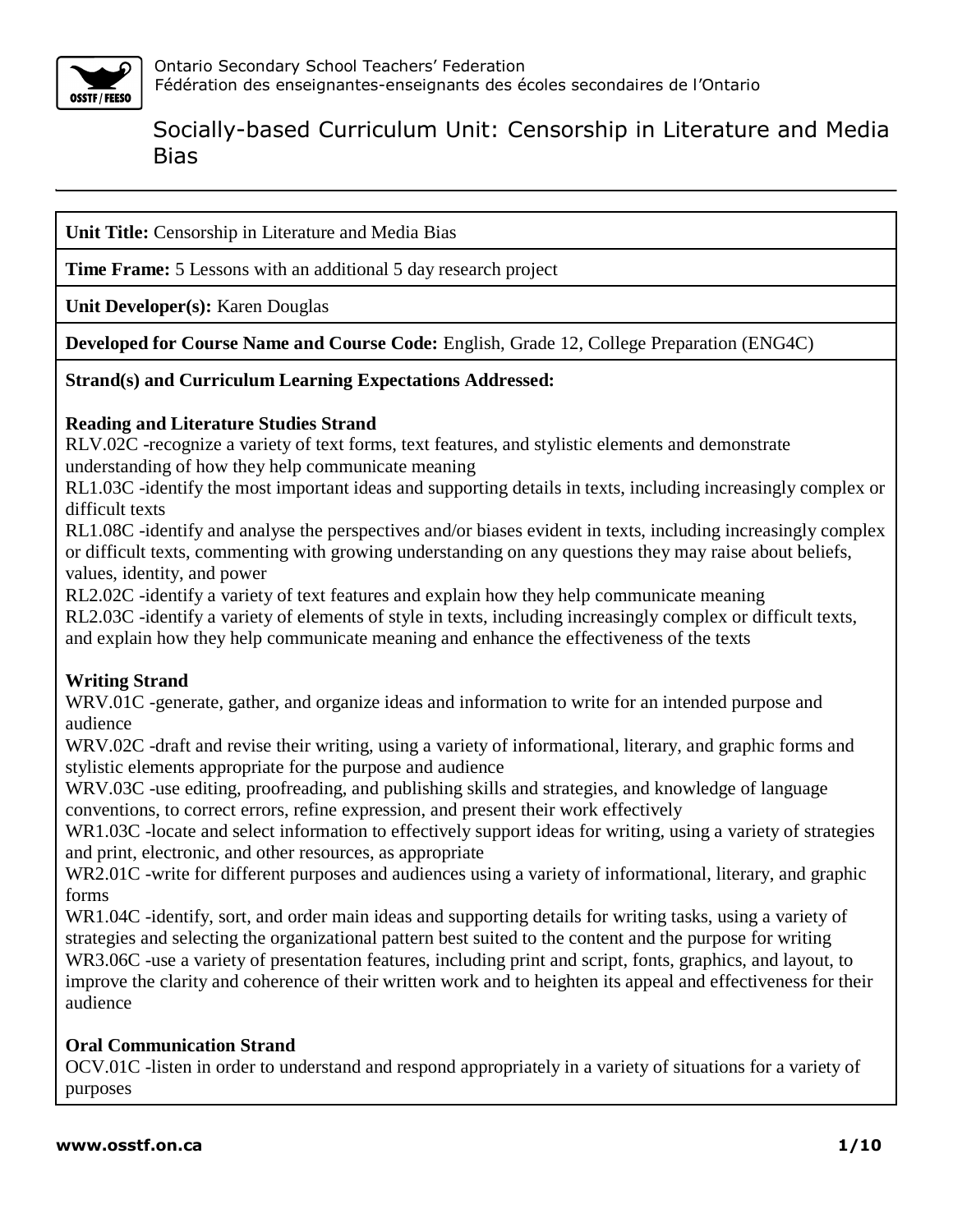

OC1.02C -select and use the most appropriate active listening strategies when participating in a range of situations

OCV.02C -use speaking skills and strategies appropriately to communicate with different audiences for a variety of purposes

OC2.01C -communicate orally for a range of purposes, using language appropriate for the intended audience OC2.04C -use appropriate words, phrases, and terminology, and a variety of stylistic devices, to effectively communicate their meaning and engage their intended audience

## **Media Strand**

MS1.01C -explain how media texts, including increasingly complex or difficult texts, are created to suit particular purposes and audiences

MS1.02C -interpret media texts, including increasingly complex or difficult texts, identifying and explaining the overt and implied messages they convey

MS1.04C -explain why the same media text might prompt different responses from different audiences MS1.06C explain how production, marketing, financing, distribution, and legal/regulatory factors influence the media industry

MS2.01C -identify general and specific characteristics of a variety of media forms and explain how they shape content and create meaning

MS2.02C -identify conventions and/or techniques used in a variety of media forms and explain how they convey meaning and influence their audience

# **Desired Results**

## **Unit Description:**

The "censorship" part of the unit allows students the opportunity to learn about censorship in its various forms and make critical analyses for themselves. Students have strong opinions, especially about the topic of censorship, and because the opinions are so strong, it allows a teacher to work on skills such as: listening, articulating an opinion, taking part in discussion, writing opinion pieces/journals, research, and debate.

The "media bias" part of the unit allows students to see how bias works in our society and open their eyes to the realities of bias and point of view. By being aware of bias, they are able to better inform themselves, and are able to look at issues with a more open mind. The unit causes them to re-think what they "know" to be true and consider multiple sides of issues. The unit also compels them to differentiate between news and propaganda.

This unit is not designed to create controversy; rather it is designed to make students use higher-level critical thinking skills.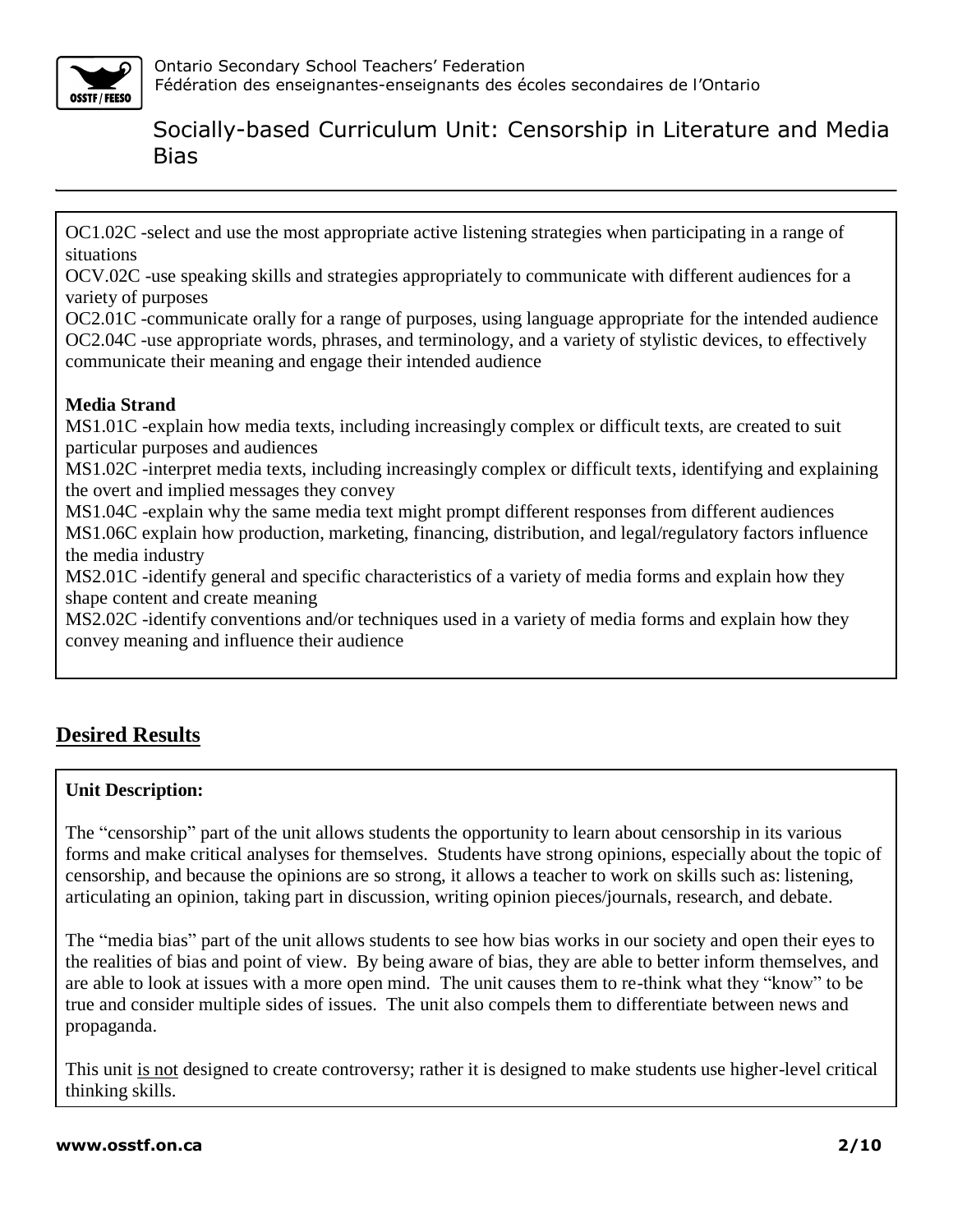

#### **Enduring Understandings / Learning:**

In terms of content, students will get a better understanding of the media and its bias. They will have the opportunity to question the media, and the impact it has on their "informed" decision making. They will also have the opportunity to see what might be considered appropriate and inappropriate content for various audiences.

In terms of skill development, students will also have the opportunity to enhance listening skills, discussion skills, writing skills, and research skills.

## **Assessment Tasks**

#### **Performance Tasks and Other Evidence That Will Demonstrate the Knowledge and Skills Acquired**:

- Discussion participation
- Creative writing Assignment
- Position Papers
- Research Project

#### **Assessment Criteria:**

- **Observation**
- Rubrics

## **Unit Planning Notes**

#### **Prior Learning Necessary**:

Students will bring their own prior general knowledge to the discussions. No specifics would be required.

#### **Preparation Notes:**

• Make an overhead of Appendix A: Key Terms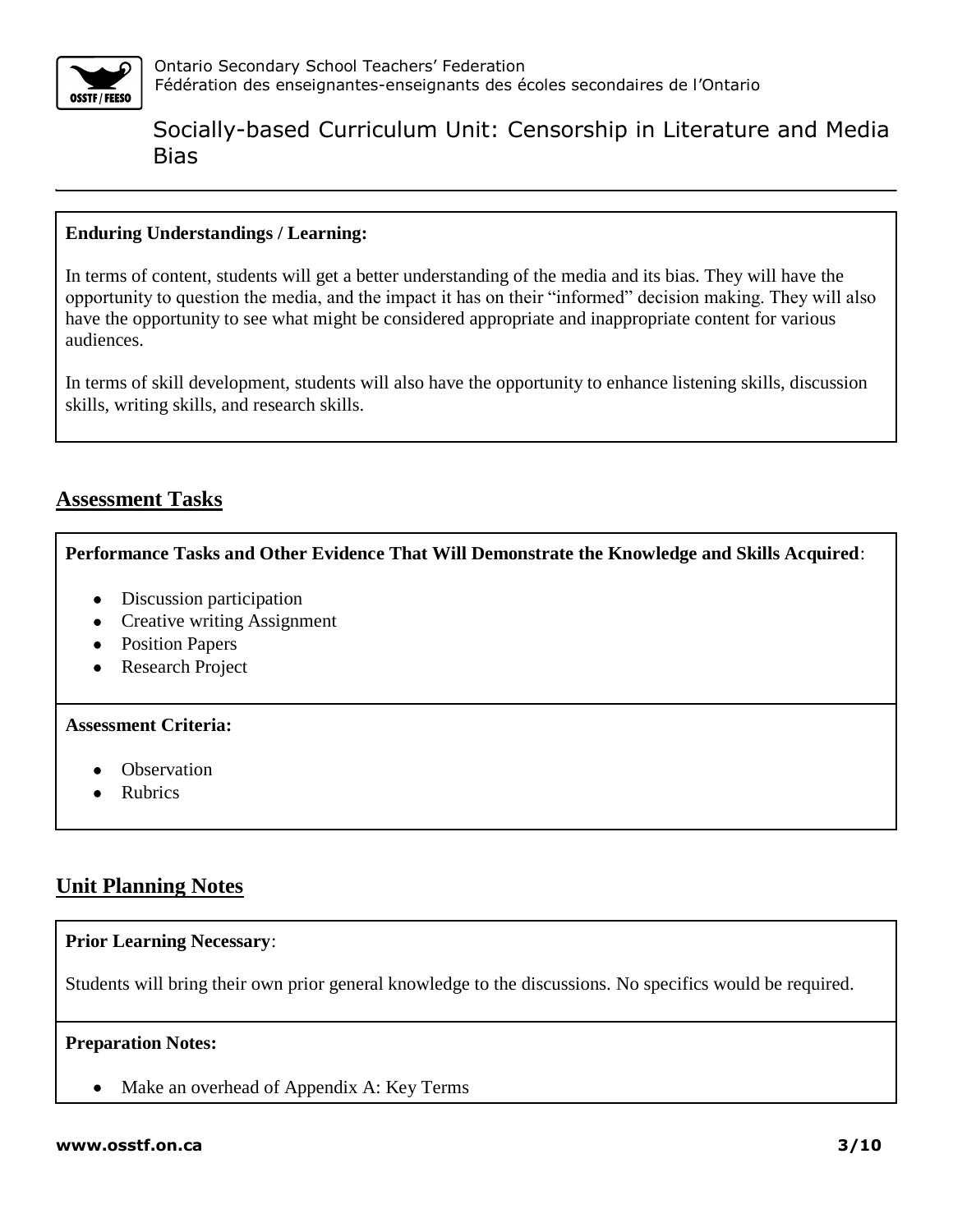

- Obtain a copy of *Control Room* (DVD a few clips will be used) to be used on Day 3
- Obtain a class set of newspapers for Day 4. Students will need to find and clip a controversial article. Or, choose and clip articles ahead of time to distribute to students, or from which they can choose.
- List of challenged texts [\(www.freedomtoread.ca\)](http://www.freedomtoread.ca/) Day 5

## **Learning Plan**

### **Lesson 1: Censorship and Political Correctness**

Day One is a discussion based introductory lesson. This lesson will provide you with the opportunity to find out about the students' prior knowledge. Also, the students will have the opportunity to discuss and explore some of the key unit ideas and terminology.

In class discussion:

- What is freedom of speech/expression?
- Why is it important?
- · What are we guaranteed in the charter (*see Appendix A: Key Terms*)
- Why are we guaranteed this right in the charter?
- Are there instances where someone's freedom of speech should be limited? When? Why?
- · What is censorship? (Get the students' ideas before giving them the formal definition *see Key Terms*)
- When is it appropriate to censor? Why?
- What sorts of things do we see censored?
- Why do we censor: music, books, movies, videogames
- What is Political Correctness?
- What sorts of terms are popularly deemed "politically correct"?
- How does political correctness affect you?
- When should we draw the line on political correctness?
- When has Political Correctness gone too far?

If there is time left at the end of the period have students write a journal on one of: Freedom of Expression, Censorship, or Political Correctness.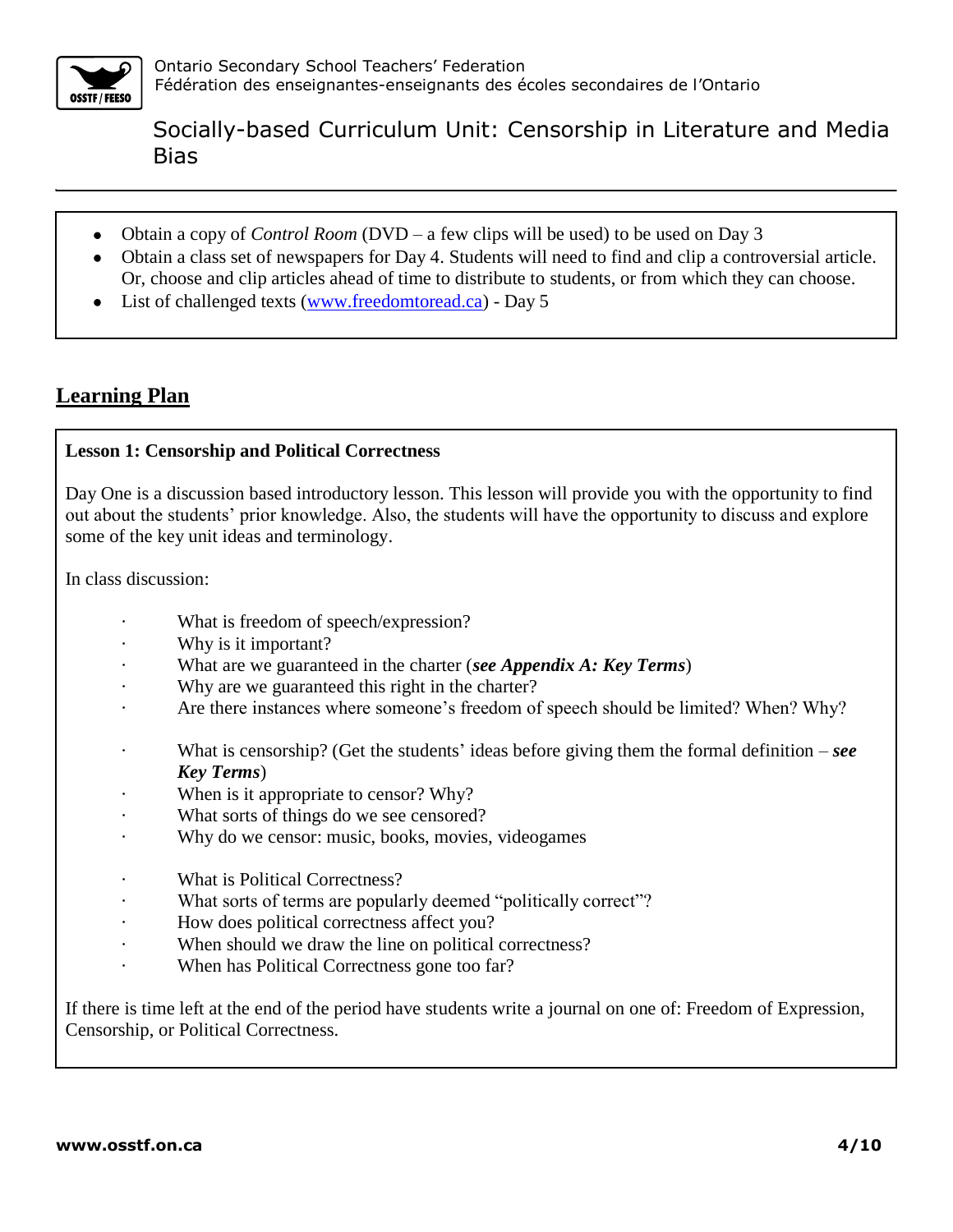

#### **Lesson 2: A Politically Correct Creative Writing Assignment**

This assignment will enable students to interact with politically correct language and act first hand as censors. There are two types of text that may be adapted for this assignment. Or, you may have students write their own creative text from scratch.

Option 1: A "Magical Person" Story (Appendix B)

A "Magical Person" Story is a politically correct story.

- 1. Start by having students list off fairy tales they know. (Write the list on the board or on a transparency so they can see it)
- 2. Discuss common threads/themes in the stories. (ie. Witches are females, colour trends, evil animals, helpless women, heroic men)
- 3. Discuss how these things could be changed to make them more politically correct.
- 4. Have students individually, in pairs, or in small groups write a "magical person" story. They may use an already existing one as the basis for theirs, but they should censor it and make it politically correct. (You may want to read them an excerpt from a politically correct fairy tale as an exemplar. Politically correct fairy tales can be found on line, or may be purchased in bookstores.)
- 5. You may want students to share their stories with the class and then have the class listen carefully for offensive content that may have been missed. OR, you may have students submit a written version of their story for marking.

Option 2: Song Lyric assignment (Appendix C)

- 1. Have students make a list of different types of music (Write the list on the board or on a transparency so they can see it)
- 2. Discuss common threads/themes in the different types of music. Ie threads in rap music, country music, etc…
- 3. Discuss how the music could be changed to make it more politically correct.
- 4. Have students individually, in pairs, or in small groups re-write a song they like to make it politically correct. The tune must remain the same, only the lyrics may change.
- 5. To present their songs you may want they to record and play them, OR you may have them submit a written version of the lyrics.

Option 3: Creative Writing

1. Have students individually, in pairs, or in small groups write their own original song, poem, or story that is politically correct.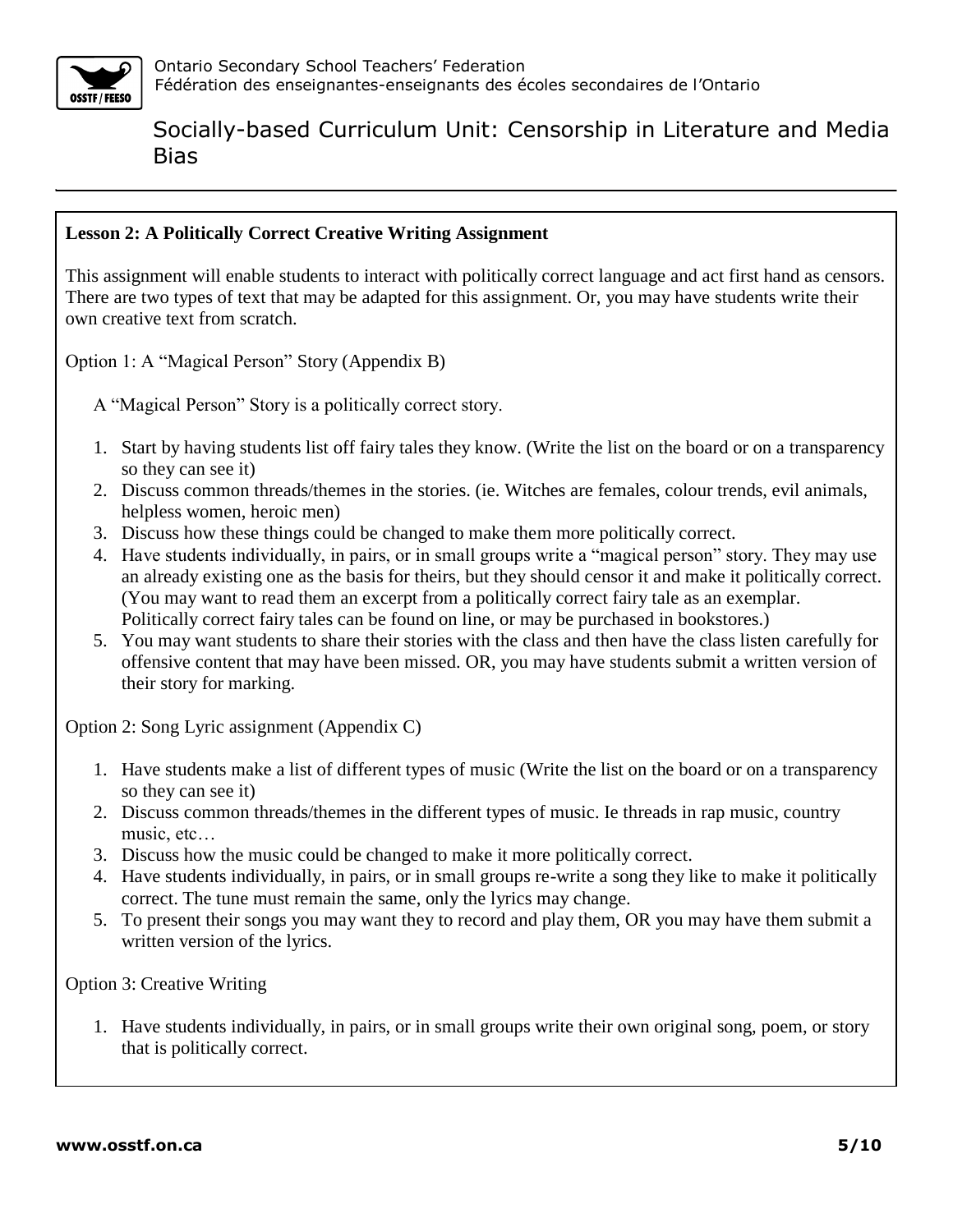

### **Lesson 3: Media Bias**

This lesson will allow students to explore bias in the media. They will explore omission as a form of censorship as well as the spin approach. This exploration will take place via segments of the film *Control Room*, as well as a discussion of reality television and the tabloids.

- 1. Explain the role of media in a war zone
	- Central Hubs
	- Regular press conferences
	- Assigned military contacts
- 2. Define Propaganda the spreading of ideas, information, or rumour for the purpose of helping or injuring an institution, a cause, or a person.
	- What is it? (get their thoughts before giving them the definition)
	- Why can't you wage a war without it?
	- What power does propaganda have?
- 3. What advantages are there to controlling the media during a conflict? Why might one side not want to allow airtime to the opposing faction?
- 4. Discuss some background information about the war in the Middle East:
	- What do they know about the war?
	- Where have they found their information?
	- Do they feel they are well informed?
	- Do they believe the information they have is accurate?
- 5. Give some background information on Al Jazeera:
	- What is Al Jazeera?
		- o Middle East Equivalent of CNN
		- o They pride themselves in being "non-biased and presenting just the facts"
	- $\triangleright$  What did they want?
		- They wanted to be allowed to televise in North America.
	- $\triangleright$  What could they not have?
		- Airtime. They were banned from broadcasting in various countries.
	- $\triangleright$  Why?
		- Why would they want to broadcast in North America?
		- Why might they not be allowed airtime?
- 6. After giving some background, ask the question: how many believe that Al Jazeera should be allowed to broadcast in North America?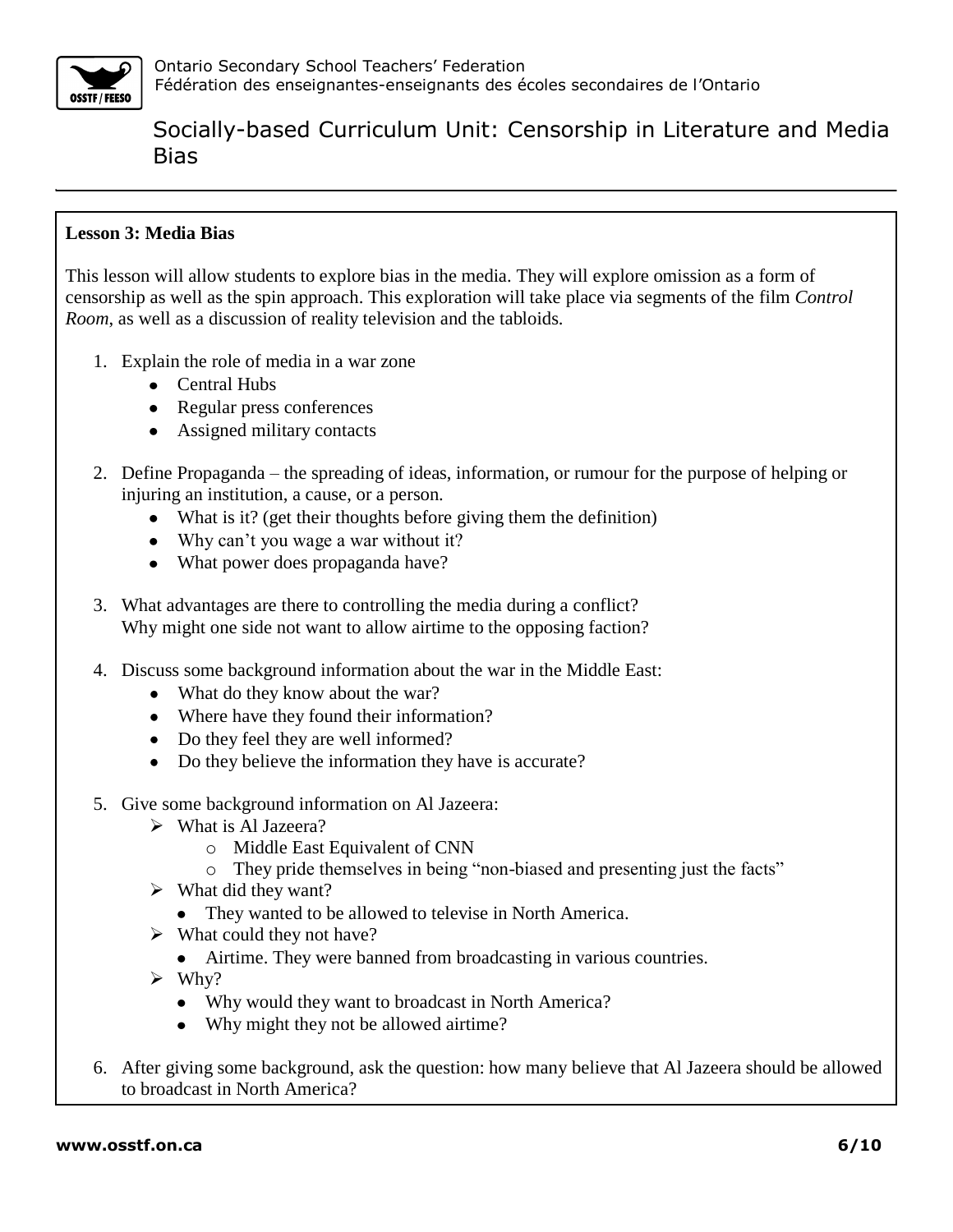

- 7. Take a look at some clips from the film *Control Room* (2004), a documentary that investigates the ethics of media-managed wars. This film particularly focuses on the U.S. led war in Iraq.
- *8.* Discussion questions for after each clip *(clips are numbered according to the DVD scene select):*

#### **Show Clip #1**

- Why did Bush say they invaded?
- What did we hear about the invasion (think back a few years)?
- What didn't we hear? (Arab perspective)
- The video gives some of the Arab's opinions. What are they?
- Should any country be allowed to decide what is in the best interest of another country? *(in the*   $\bullet$ *video, it was outlined that the citizens did not want the invasion, but that the invasion was being made in the citizens best interest)*

### **Show Clip #4**

- Define "**bias**"
- Why is the military upset with Al Jazeera?
- Why does the media analyst "need pictures"?

(Remember that a picture is worth a thousand words)

### **Show Clip #7**

- Define "**objective**"
- Are any journalists objective?
- Where should the line be drawn in terms of what morally should or should not be shown?
- Why did Al Jazeera say they presented the footage?

### **Show Clip #10**

- Here is a prime example of military censorship.
- How did the military censor information in this scene?
- Draw attention to the lack of follow through on the public promise (the cards)

### **Show Clip #12**

- Define "**spin**" They tell their side of the story, we tell ours. Somewhere in the middle is the truth.
- Question: What happens if we don't hear both sides?
- How might omission be considered censorship?
- 9. Re-visit the idea presented before: what would the benefits be of allowing other countries to broadcast here in North America?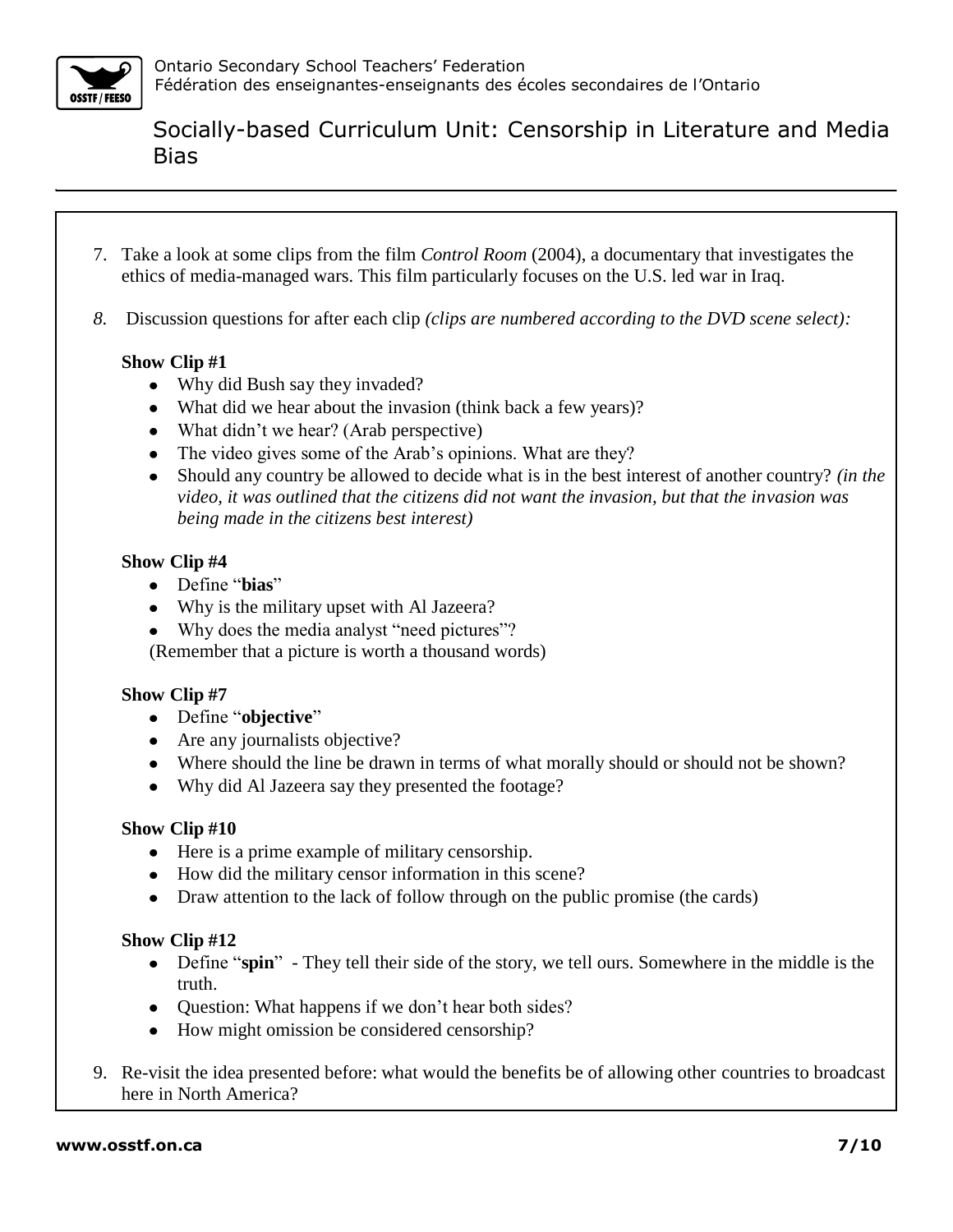

10. After thoughts – These may either be dealt with via discussion, or a journal:

- What does this tell you about the news?
- How does this change your perspective about how the news it told?
- Will you be a more conscientious viewer?
- Should various stations be allowed to broadcast news here in Canada?

Depending on time left over, you may want to bridge into the following topics:

"Reality" Television – talk shows, entertainment

- How real are they?
- What is the appeal?
- What spins are taken?
- What types of things may be omitted?

Gossip Rags (Tabloids) – Enquirer, Sun, Star

- What are your thoughts on them?
- How real are they?
- What's the intrigue?
- How is the information obtained?

#### **Lesson 4: Position Papers**

This assignment allows students to reflect on some of the things discussed in the previous lesson in terms of spins and media bias. They will have the opportunity to look at an issue from another person's point of view and think about what might have been omitted, and how things might be seen from another person's perspective.

The main purpose of the fourth lesson is to drive home the point about perspective, and the importance of finding out several points of view to truly have all the facts.

- 1. Hand out newspapers to the students (depending on availability of newspapers, you may want to cut out articles – one per student)
- 2. Have students choose an article the more controversial the better and make a list of other perspectives that might be omitted, as well as relevant facts that might bear weight. (Think of it as a trial. There are always two sides to the issue. Which one is correct?)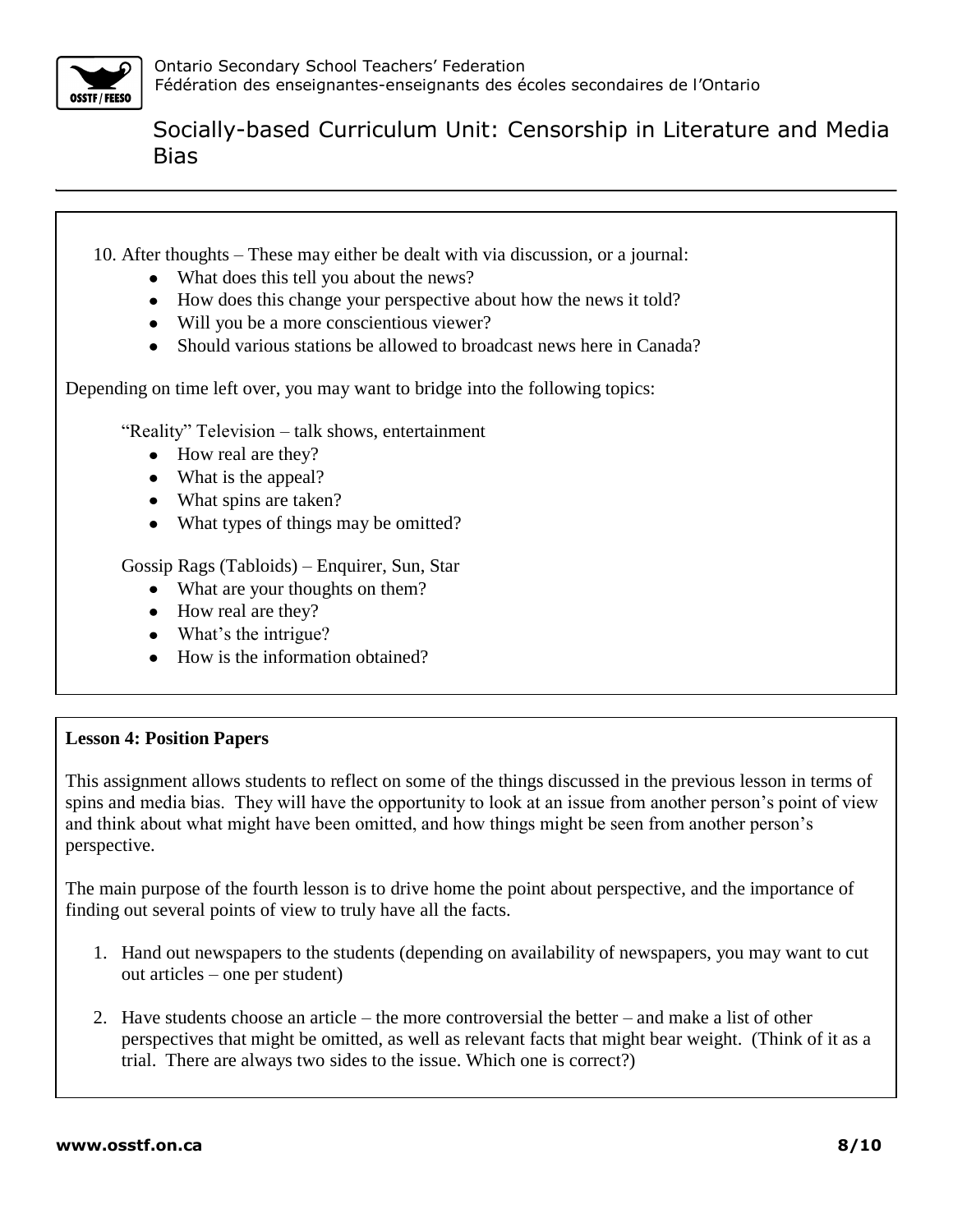

3. They will then write an article from another perspective using relevant facts. (appropriate newspaper article format should be observed)

ALTERNATIVE: This lesson may also be done using debate.

- 1. Put students into small groups.
- 2. Choose a topic and have the students develop their respective arguments, then present them to the class in the form of debate.
- 3. Discuss the idea of perspective and re-affirm the importance of knowing different points of view before forming a clear opinion.

#### **Lesson 5: Censorship Research Project**

This project will allow students to explore censorship and how it affects them first hand. They will have the opportunity to see how the process works and the number of texts that have been censored and for what reasons. This also allows them an opportunity to work on their research and report writing skills.

Handout Appendices D and E. Appendix D is the research project handout for the students. Appendix E is the evaluation rubric.

Start by introducing a list of texts that have been challenged in Canada in the past few years. This can be found on [www.freedomtoread.ca.](http://www.freedomtoread.ca/) Choose several titles that might be familiar to the students in your class. This will shock them and they will be interested to find out why.

On the "Freedom to Read" website there are reasons as to why the various texts have been challenged, where the texts have been challenged, and the results of the challenges.

Each student will sign up for a text and do some research about:

- A. What the novel is about they are not required to read the novel, but they should do some research to find out some background.
- B. Why the novel has been challenged, where, and the results

They will have to use a variety of sources to do their research (both internet and print).

Students will be presenting their projects to the class so they may have the opportunity to learn about several texts and several points of view.